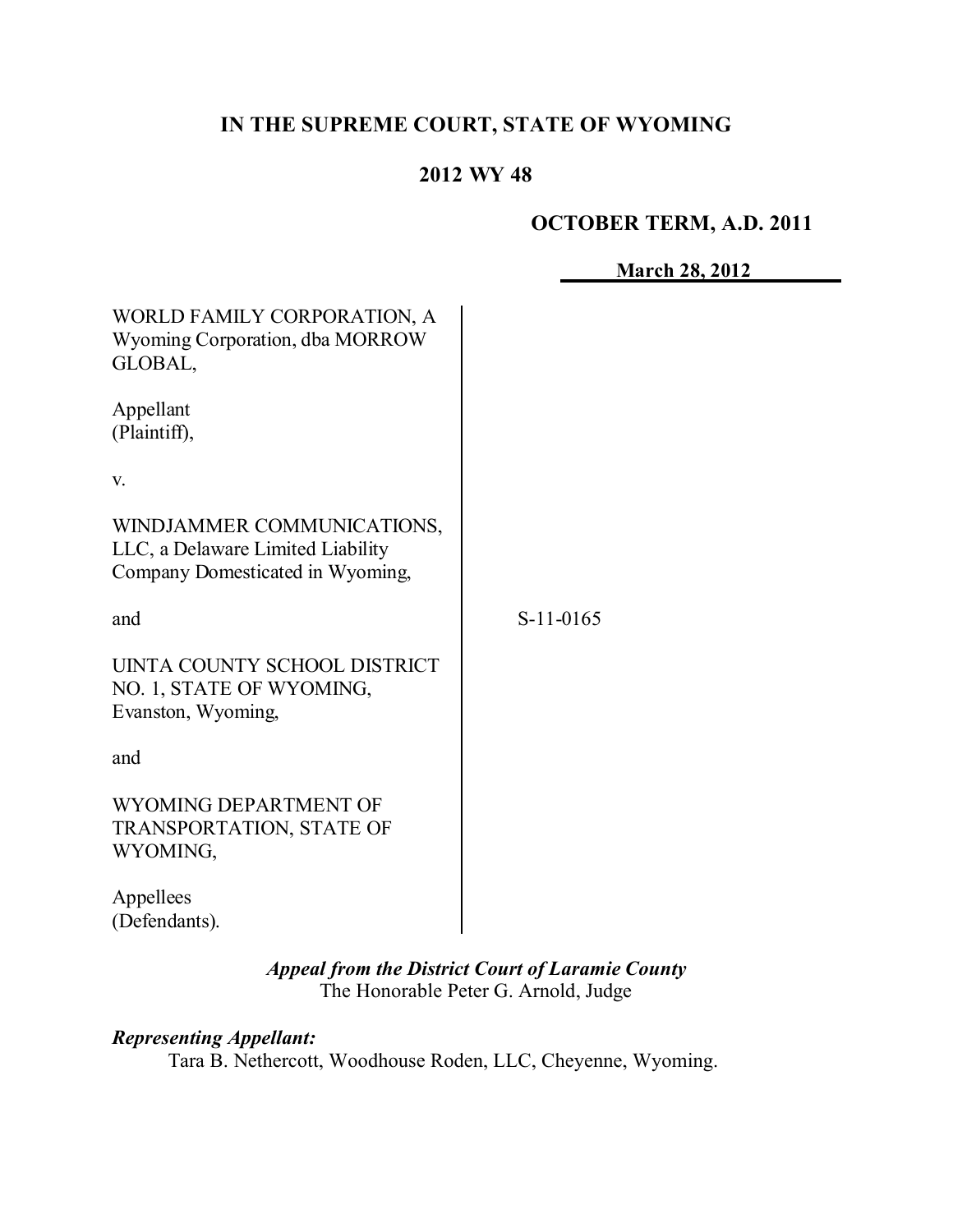## *Representing Appellees Windjammer Communications, LLC and Uinta County School District No. 1:*

Mark W. Harris, Harris Law Firm, P.C., Evanston, Wyoming.

## *Representing Appellee State of Wyoming, Department of Transportation:*

Gregory A. Phillips, Wyoming Attorney General; Robin Sessions Cooley, Deputy Attorney General; Douglas J. Moench, Senior Assistant Attorney General. Argument by Mr. Moench.

*Before KITE, C.J., and GOLDEN, HILL, VOIGT, and BURKE, JJ.*

**NOTICE: This opinion is subject to formal revision before publication in Pacific Reporter Third. Readers are requested to notify the Clerk of the Supreme Court, Supreme Court Building, Cheyenne, Wyoming 82002, of typographical or other formal errors so correction may be made before final publication in the permanent volume.**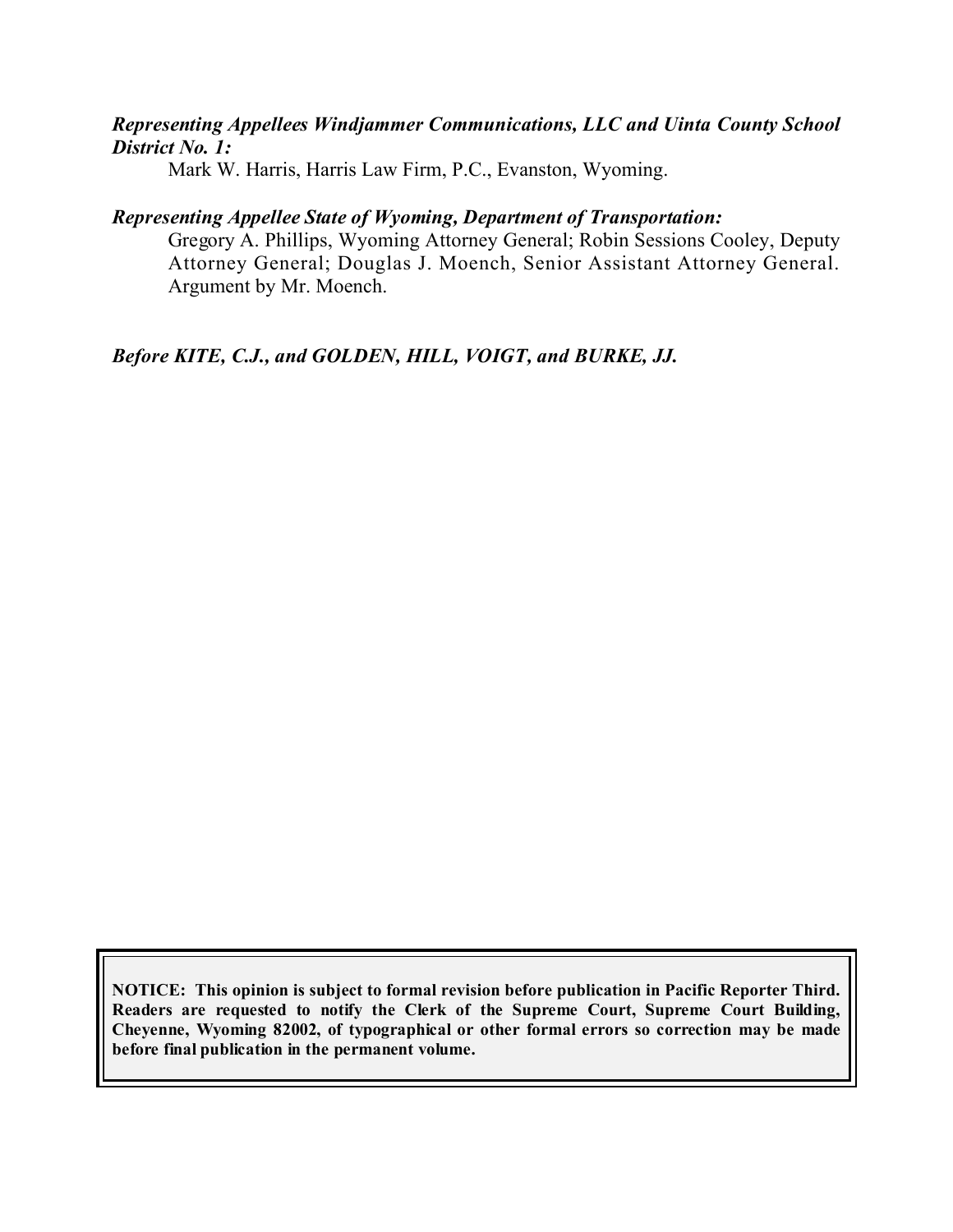## **KITE, Chief Justice.**

[¶1] World Family Corporation, dba Morrow Global (Morrow), sought judgment against Uinta County School District No. 1 (the District) and Windjammer Communications, LLC (Windjammer) declaring that Morrow is a co-owner with the District of a conduit located under Interstate 80 in Evanston, Wyoming. Morrow also sought an order permanently enjoining the District from interfering with, excluding or converting Morrow's use of the conduit. Finally, by way of a quantum meruit claim, Morrow asserted that Windjammer had been unjustly enriched by using the conduit without paying for it.

[¶2] The District and Windjammer moved to dismiss the complaint. They argued that the district court lacked subject matter jurisdiction over the claims against the District, Morrow had failed to join the Wyoming Department of Transportation (WYDOT) as an indispensable party and World Family Corporation, the party designated as plaintiff in the complaint, did not exist at the time of the events giving rise to the action. Morrow moved to join WYDOT as a defendant and the district court granted the motion. Because both parties submitted matters outside the pleadings in presenting argument on the motion to dismiss, the district court treated the motion as one for summary judgment. After a hearing, the court granted the motion, finding that Morrow had failed to present any facts showing that it was an owner of the conduit and entitled to the relief sought. Morrow appealed. We conclude the district court improperly granted summary judgment when the parties had no opportunity to present evidence and argument on the issue of Morrow's ownership. We reverse the summary judgment order.

#### **ISSUES**

[¶3] Morrow presents two issues, which we rephrase as follows:

Whether the district court erred in *sua sponte* deciding an issue that was not presented, thereby improperly shifting the burden to Morrow.

Whether the district court erred in granting summary judgment for Windjammer, the District and WYDOT on the ownership issue when that issue was not raised in the motion and the parties had no notice the district court intended to address it.

Windjammer, the District and WYDOT contend the district court properly granted summary judgment in their favor.

#### **FACTS**

[¶4] In August of 1995, the District and Morrow entered into a contract whereby Morrow was to construct an improved voice and data telecommunications system for the District.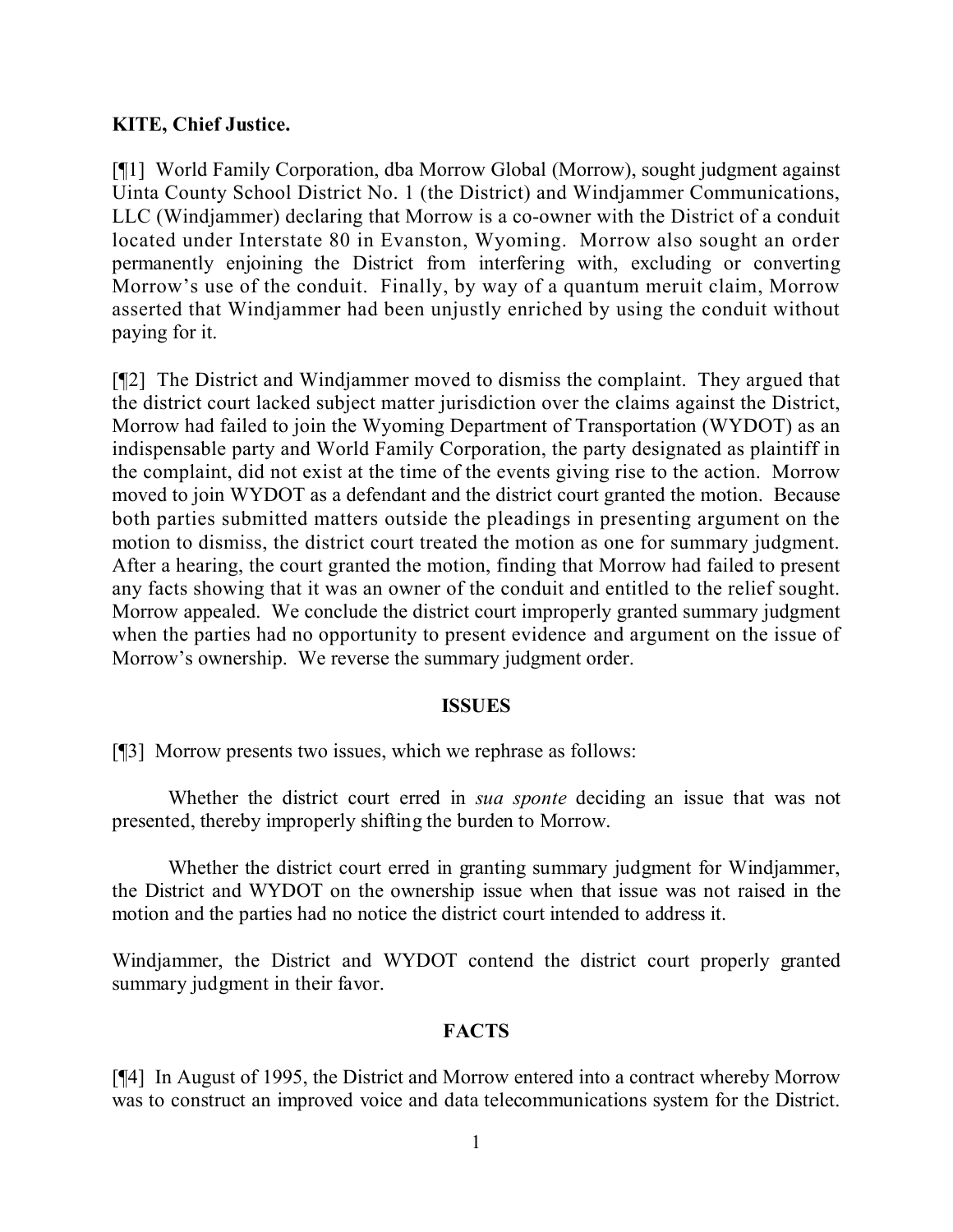In September the same year, WYDOT issued a license to Morrow and the District to enable Morrow to install copper and fiber optics telecommunications cables and conduits under Interstate 80 in Uinta County, Wyoming.

[¶5] In August of 2008, Morrow became aware that a fiber optic cable belonging to Time Warner Cable, the local cable television company, had been placed in one of the conduits Morrow and the District were leasing from WYDOT. Morrow contacted Time Warner and learned that the franchise had been sold to Windjammer. Morrow subsequently learned the City of Evanston had issued a franchise agreement to Windjammer for the city's cable television.

[¶6] Morrow contacted Windjammer in 2009. Windjammer admitted that it was using the conduit. After initially agreeing to enter into a lease purchase agreement with Morrow for use of enough space in the conduit for one fiber optic cable, Windjammer requested instead that the parties execute an irrevocable right of use agreement. As part of the agreement, Windjammer asked Morrow to notify the District and make sure it did not object to Windjammer using the conduit. Morrow notified the District, which responded by denying that Morrow co-owned the conduit. As a consequence, Windjammer did not enter into an agreement with Morrow for use of the conduit.

[¶7] In 2010, Morrow filed an action in Laramie County for a judgment declaring it to be a co-owner with the District of the conduit with the right to contract for its use and an order prohibiting the District from interfering with its use of the conduit. The District and Windjammer responded with their motion to dismiss. They argued the district court lacked subject matter jurisdiction over the claims asserted against the District because Morrow had not presented a notice of claim as required by the Wyoming Governmental Claims Act (WGCA), Wyo. Stat. Ann. §§ 1-39-101 to 121 (LexisNexis 2011). Additionally, they asserted venue was improper in Laramie County. They also asserted Morrow had failed to join WYDOT as an indispensable party. Finally, they argued that World Family Corporation, the party named as plaintiff, was dissolved in 1998 and the World Family Corporation existing at the time Morrow filed its complaint came into existence only after the events giving rise to the action.

[¶8] In response to the motion, Morrow sought to join WYDOT as a defendant. The district court granted the motion. WYDOT answered the complaint, generally denying the claims, asserting the license it issued allowed Morrow only to use the highway rightof-way owned by WYDOT and asking for judgment in its favor.

[¶9] Responding to the other arguments the District and Windjammer presented in their motion, Morrow asserted the WGCA did not apply because Morrow was not seeking money damages; therefore, it was not required to present a notice of claim to the District. Morrow maintained venue was proper in Laramie County. Morrow also maintained it was the real party in interest because it was a party to and maintained ownership of the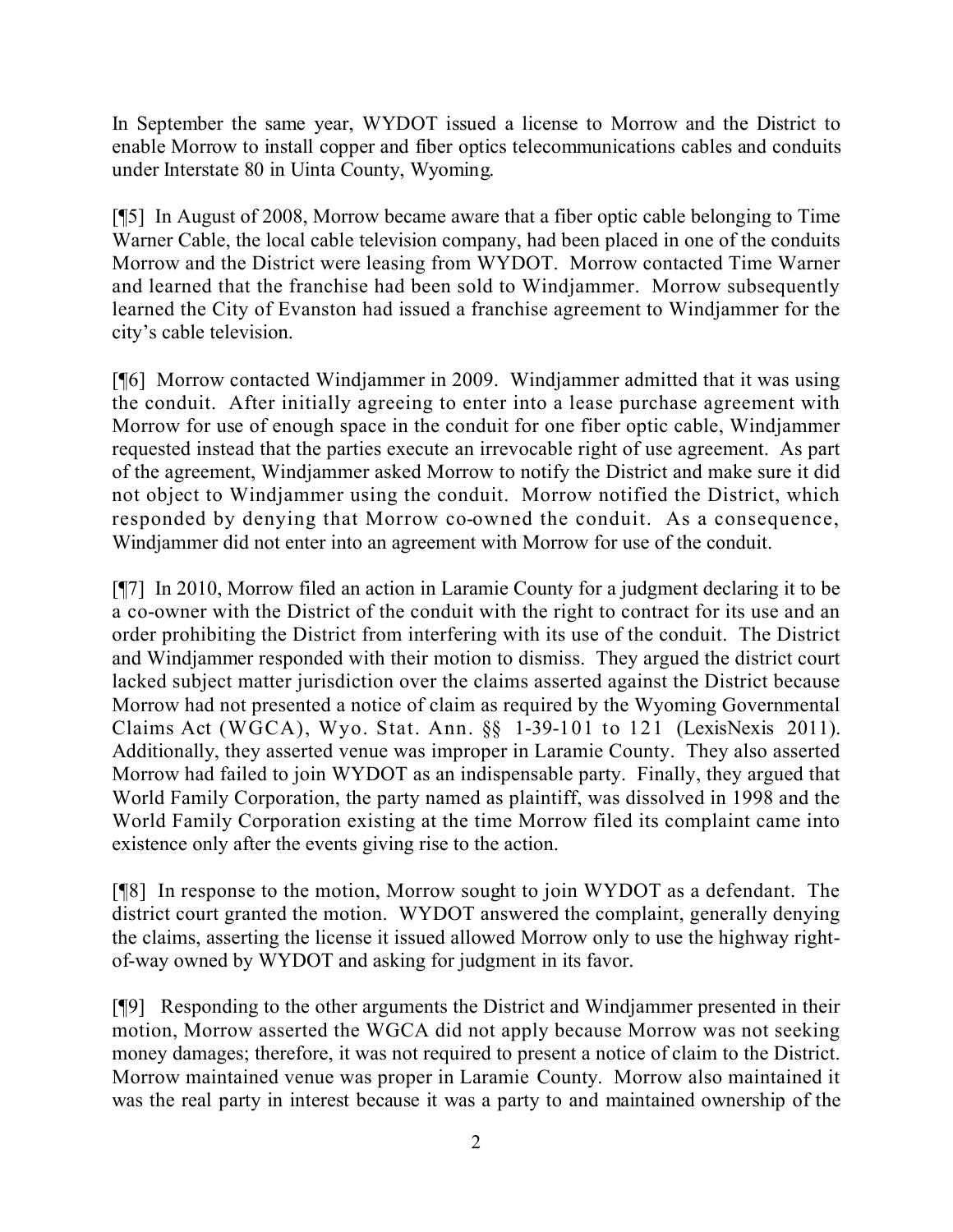licensing agreement with the District, it had been in existence and used the trade name "Morrow Global" since 1994 and World Family Corporation does business as Morrow Global.

[¶10] After Morrow filed its response, the District and Windjammer filed a request for a hearing and requested a court reporter. The district court convened a hearing but it was not reported. Subsequently, the district court entered an order granting summary judgment in favor of the District and Windjammer. The order does not address the WGCA, venue or the real party in interest issues presented in the motion and responses. Instead, the district court concluded the dispositive issue was whether Morrow had any ownership interest in the conduit. Addressing that issue, the district court concluded there were no disputed material facts presenting a genuine issue that Morrow had any ownership interest under the license and granted summary judgment for the District and Windjammer. Morrow timely appealed from the district court's order.

#### **STANDARD OF REVIEW**

[¶11] Summary judgments are governed by W.R.C.P. 56(c):

The judgment sought shall be rendered forthwith if the pleadings, depositions, answers to interrogatories, and admissions on file, together with the affidavits, if any, show that there is no genuine issue as to any material fact and that the moving party is entitled to a judgment as a matter of law.

We review a district court's summary judgment rulings *de novo*, using the same materials and following the same standards as the district court. The facts are reviewed from the vantage point most favorable to the party who opposed the motion, and we give that party the benefit of all favorable inferences that may fairly be drawn from the record.

*Grynberg v. L & R Exploration Venture*, 2011 WY 134, ¶ 16, 261 P.3d 731, 736 (Wyo. 2011).

#### **DISCUSSION**

[¶12] In its first issue, Morrow contends the district court erred when it *sua sponte* decided the case on the basis of an issue not raised in the motion to dismiss, that is, whether Morrow had an ownership interest in the conduit. Morrow contends that in entering summary judgment for the District and Windjammer on that issue, the district court effectively decided the merits of the action without notice to the parties or providing them an opportunity to conduct discovery and present evidence. In essence,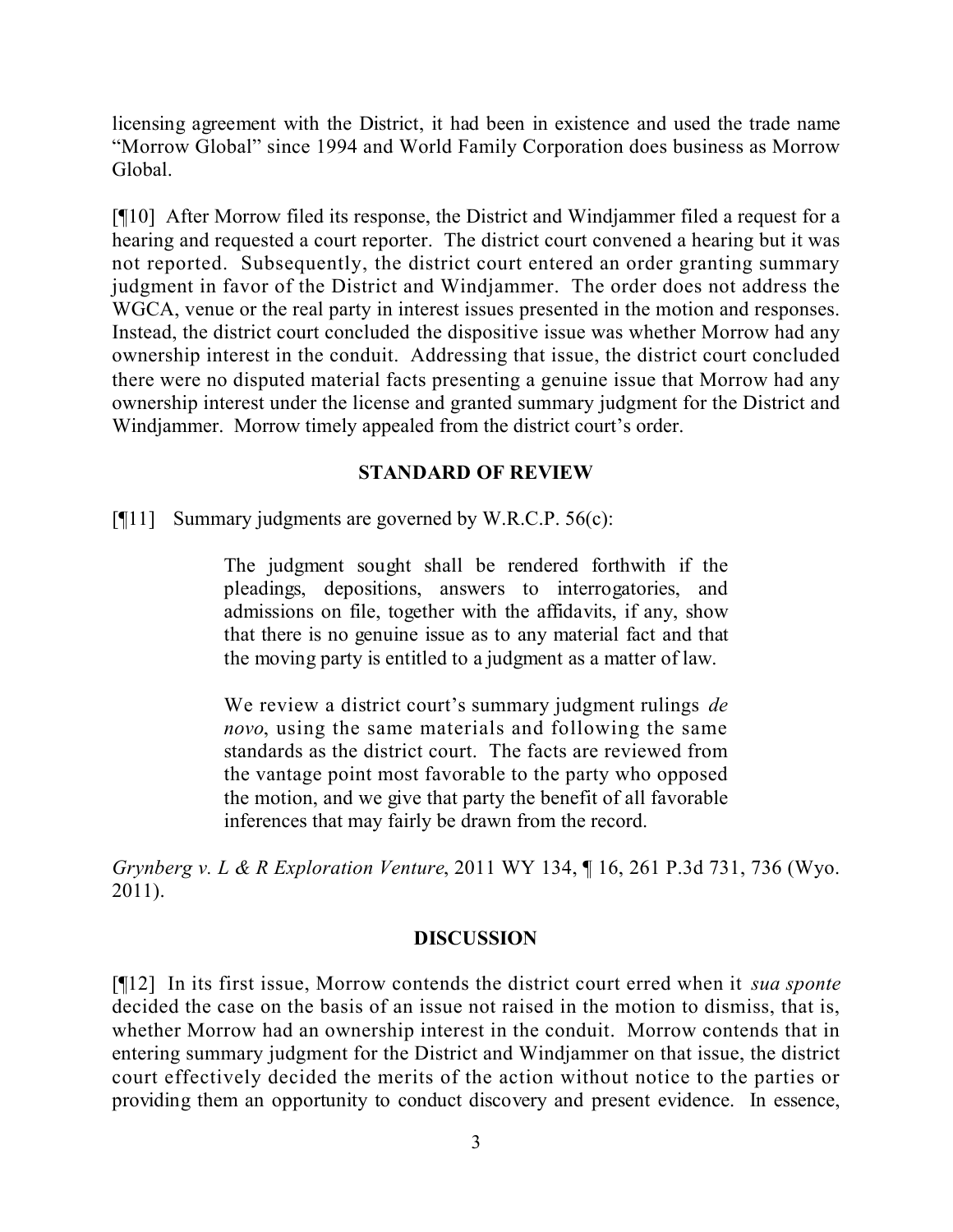Morrow asserts it showed up for the hearing prepared to argue and expecting the district court to consider whether the WGCA applied, venue was proper, and World Family was the real party in interest, but the district court expressed no interest in those issues. Rather, without warning or providing Morrow any time to prepare or adequately respond, the court focused on the substance of its complaint for declaratory relief and, subsequently, entered judgment against it. The District and Windjammer maintain the issue of ownership was before the court at the motion hearing and the court properly decided the issue in their favor. They assert the issue was placed before the district court in the complaint, answer, motion to dismiss, and the affidavit Morrow filed in response to the motion.

[¶13] As reflected in paragraph 11 above, summary judgment is appropriate "if the pleadings, depositions, answers to interrogatories, and admissions on file, together with the affidavits, if any, show that there is no genuine issue of material fact and that the moving party is entitled to a judgment as a matter of law." W.R.C.P. 56(c). "Summary judgment is a drastic remedy designed to pierce the formal allegations and reach the merits of the controversy, but only where no genuine issue of material fact is present." *Mathisen v. Thunder Basin Coal Co., LLC,* 2007 WY 161, ¶ 9, 169 P.3d 61, 64 (Wyo. 2007), citing *Weaver v. Blue Cross Blue Shield of Wyoming*, 609 P.2d 984, 986 (Wyo. 1980). Rule 56 clearly contemplates a motion and full adversary proceedings before a summary judgment is granted. *Union Pacific R.R. Co. v. Caballo Coal Co*., 2011 WY 24, ¶ 31, 246 P.3d 867, 875 (Wyo. 2011). The rule also requires notice and an opportunity to present admissible evidence and be heard before judgment is granted. *Id*., citing *Kimbley v. Green River*, 642 P.2d 443, 445 (Wyo. 1982). When a district court enters summary judgment without satisfying these requirements, it deprives the parties of the due process protections afforded by the applicable civil rules. *Union Pacific*, ¶ 32, 246 P.3d at 875, citing *Abraham v. Great Western Energy, LLC,* 2004 WY 145, ¶ 19, 101 P.3d 446, 455 (Wyo. 2004). Under either Rule 12(b)(6) or Rule 56, notice and an opportunity for the parties to present evidence and be heard is required before a district court may dismiss an action. *Union Pacific*, ¶ 32, 246 P.3d at 875, citing *Jenkins v. Miller*, 2008 WY 45, ¶ 21, 180 P.3d 925, 932-33 (Wyo. 2008) and *Lee v. Bd. of County Comm'rs of the County of Sweetwater*, 644 P.2d 189, 190 (Wyo. 1982). However correct the district court's conclusion may be in the end, this Court cannot allow these principles to be disregarded. *Union Pacific*, ¶ 31, 246 P.3d at 875, citing *Kimbley*, 642 P.2d at 445- 46.

[¶14] In the present case, the District and Windjammer presented three grounds for dismissal in their Rule 12(b)(6) motion: failure to comply with the WGCA, improper venue and failure to state a claim based on the assertion that World Family Corporation was not the real party in interest. Nowhere in either their motion or the accompanying memorandum did the District and Windjammer argue that the action should be dismissed because Morrow had no ownership interest in the conduit. Accordingly, in responding to the motion, Morrow claimed that compliance with the WGCA was not required, venue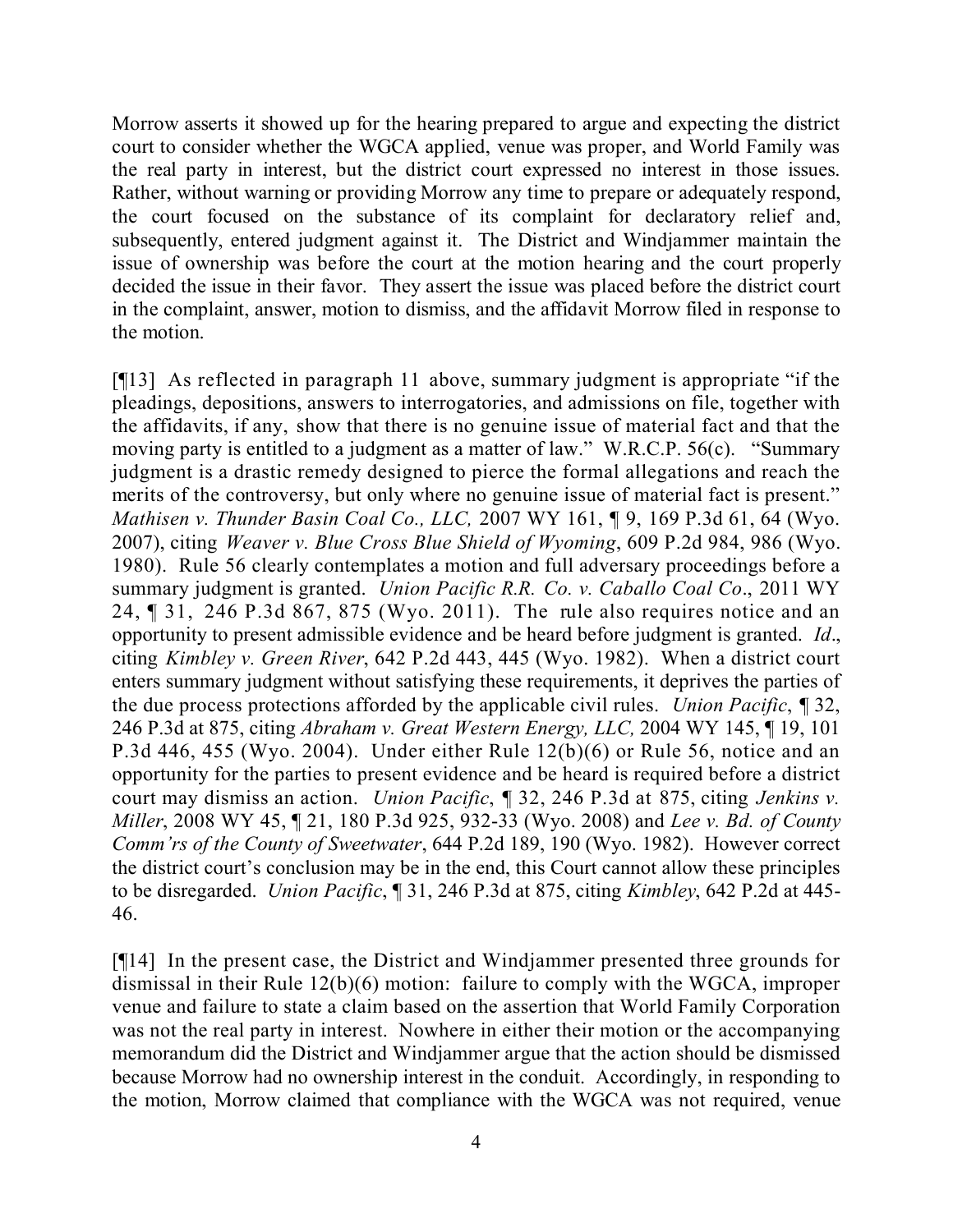was proper in Laramie County and World Family Corporation, doing business as Morrow Global, was a real party in interest. Morrow presented no argument concerning its alleged co-ownership of the conduit.

[¶15] Despite the posture of the case leading into the hearing, the district court apparently focused during the hearing on the question of Morrow's ownership. At that time, the record contained the following evidence concerning Morrow's alleged coownership:

- the license WYDOT issued to Morrow, the District "and their successors and assignors" granting them permission as "licensee[s]/owner[s]" to occupy a portion of the right-of-way under I-80 in Uinta County controlled by WYDOT;
- the 1995 contract between the District ("Owner") and Morrow ("Contractor") for construction of a telecommunications system;
- the affidavit of James W. Morrow, project manager for Morrow, stating that Morrow became a co-owner with the District of three conduits under I-80 through a licensing agreement issued by WYDOT and that the licensing agreement was for the purpose of co-ownership of three conduits containing fiber optic cables;
- a letter from Morrow's attorney to the District stating that, by virtue of the WYDOT license, Morrow is "owner of the conduit space and vault or 'handhole' space (MG SPACE), of Conduit D" and the District "is a joint owner of the conduit space.";
- a letter from the District's attorney to Morrow's attorney stating that the District "does not believe and affirmatively denies that World Family Corp. has any ownership interest in the conduit[.]"

[¶16] At the time of the hearing, the District and Windjammer had not answered the complaint and, therefore, had not formally admitted or denied Morrow's claim of ownership, the District and Windjammer had not requested dismissal on the ground that Morrow did not own or co-own the conduit, no discovery had been conducted and the parties had not briefed the ownership issue. Under these circumstances, we conclude the district court erred in ruling that Morrow had no ownership interest and granting summary judgment for the District and Windjammer on that basis. Morrow did not have notice that the district court intended to consider and rule on the issue of ownership and did not have an adequate opportunity to present evidence or argument on that issue. Thus, the district court violated the procedures set forth in Rule 56 and deprived Morrow of its due process right to notice and an opportunity to be heard.

[¶17] The District and Windjammer contend the district court properly considered the ownership issue because the issue was placed before it by way of the complaint, WYDOT's answer, their motion to dismiss and the affidavit Morrow attached to its